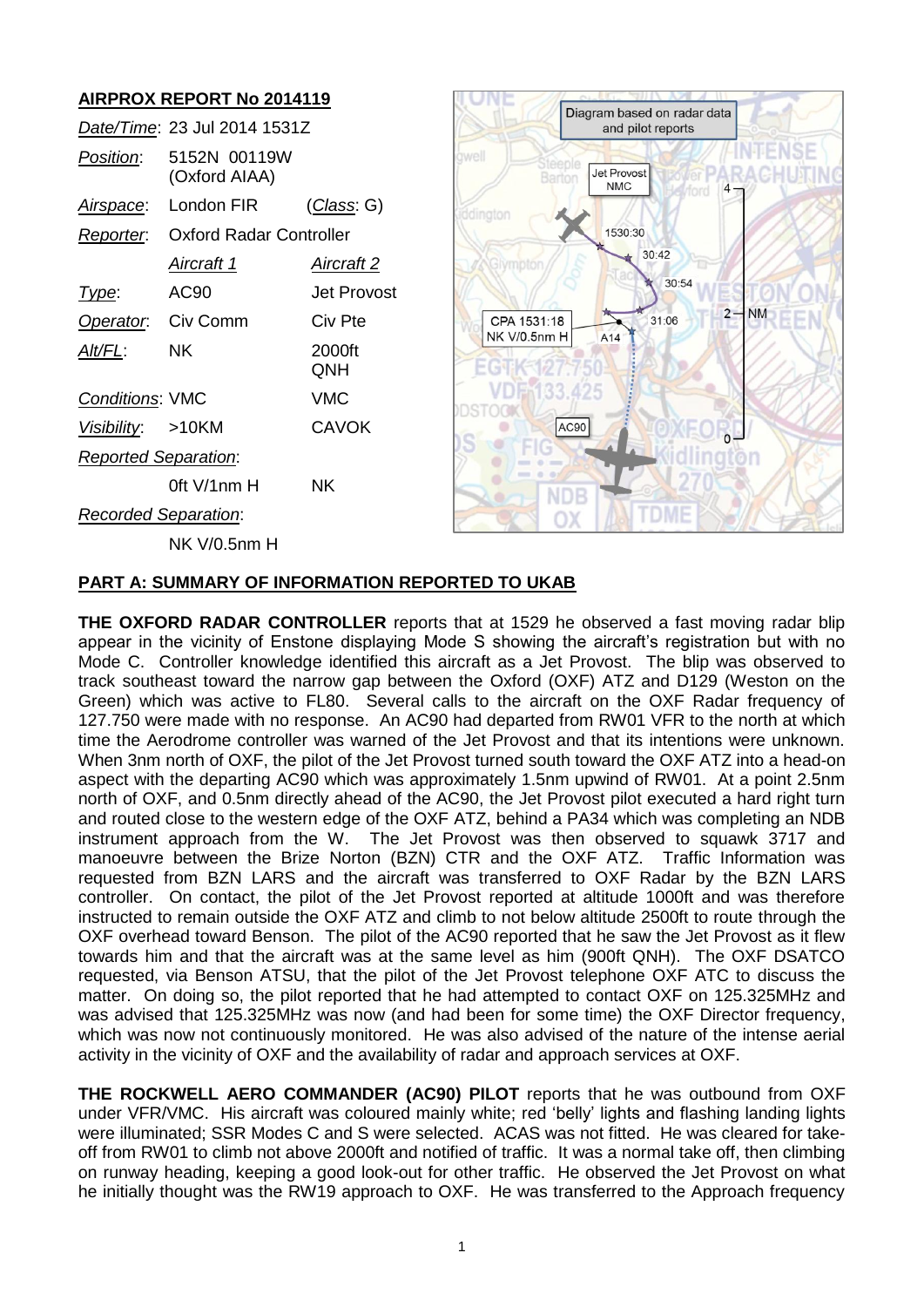and was then asked his 'view on the traffic'. He replied same level 'not nice'. He did not take avoiding action although he was ready to carry it out if it was required. He wanted to keep his view of the traffic as he believed that the aircraft would make a turn to either the left or right to clear out of the OXF 'area'. At this stage he had put on the flashing landing lights. The other aircraft turned to the west. Its pilot then contacted OXF Approach and was told of the incident. Observing his GPS he was inside the OXF 'area' and he believed that the distance of the other aircraft from him also put him in the 'area' or on the 'area' edge. He described the risk of collision as low-medium because he had seen the aircraft and due to the outside meteorological conditions.

He assessed the risk of collision as 'Low-Medium'.

**THE JET PROVOST PILOT** reports operating a VFR flight under VMC. Two rotating beacons were illuminated; SSR Modes C and S were selected. ACAS was not fitted. His planned routeing was to take him either through RAF Brize Norton (BZN) or around OXF and Hinton to the east; however, on departure, and on doing a go-around, it was apparent that he had an air-sick passenger. They elected to continue the flight and to get on the ground quicker at the destination so he wanted to go over/through OXF. He quickly dialled in what he thought was the OXF frequency (he had BZN preset) but could not raise them. Knowing OXF and the extended centre-line, he then turned away so as not to infringe and headed towards BZN. He contacted BZN Zone and asked for a direct transit to his destination. It took some time for them to get back to him (he assumed now because OXF were more than likely ringing them about him). They refused a transit and asked him to contact OXF which he did. At that point OXF advised him about an aircraft on departure and to continue to the overhead which he did. He continued to his destination and, on landing, was asked to contact OXF ATC which he did; only then was he advised of the full situation. He added that he always bought upto date ½ million charts; however, a factor in this incident could be that he always kept his old maps and it is possible that on this occasion he was handed an older map by mistake. He has resolved that as soon as he gets a new map the old one will be disposed of and, even if folded, he will now unfold the map to confirm it is the latest version. He did not see the AC90.

### **Factual Background**

The OXF weather was:

METAR EGTK 231450Z 08011KT 050V120 9999 FEW037 26/18 Q1018= METAR EGTK 231520Z 05010KT 010V100 9999 FEW036 SCT044 ///// Q////=

The Oxford section of the UK AIP states the OXF Approach/Radar frequency as 127.750MHz; OXF Director frequency as 125.325MHz, when required.

The OXF ATZ is a circle, 2 nm radius centred at 515013N 0011912W on the longest notified runway (01/19). The upper limit is 2000ft.

### **Analysis and Investigation**

### **CAA ATSI**

At 1529:00, the OXF Radar controller observed the Jet Provost 6.5nm north-northwest of OXF as it started to track south towards the airport squawking 7000 without Mode C level reporting. The Radar controller was able to identify the contact as a Jet Provost using Mode S and made three transmissions to its pilot in case he was listening out on the OXF frequency. The Jet Provost was 4.4nm north of OXF when the AC90 departed from OXF RW01 at 1530:12 (Figure 1).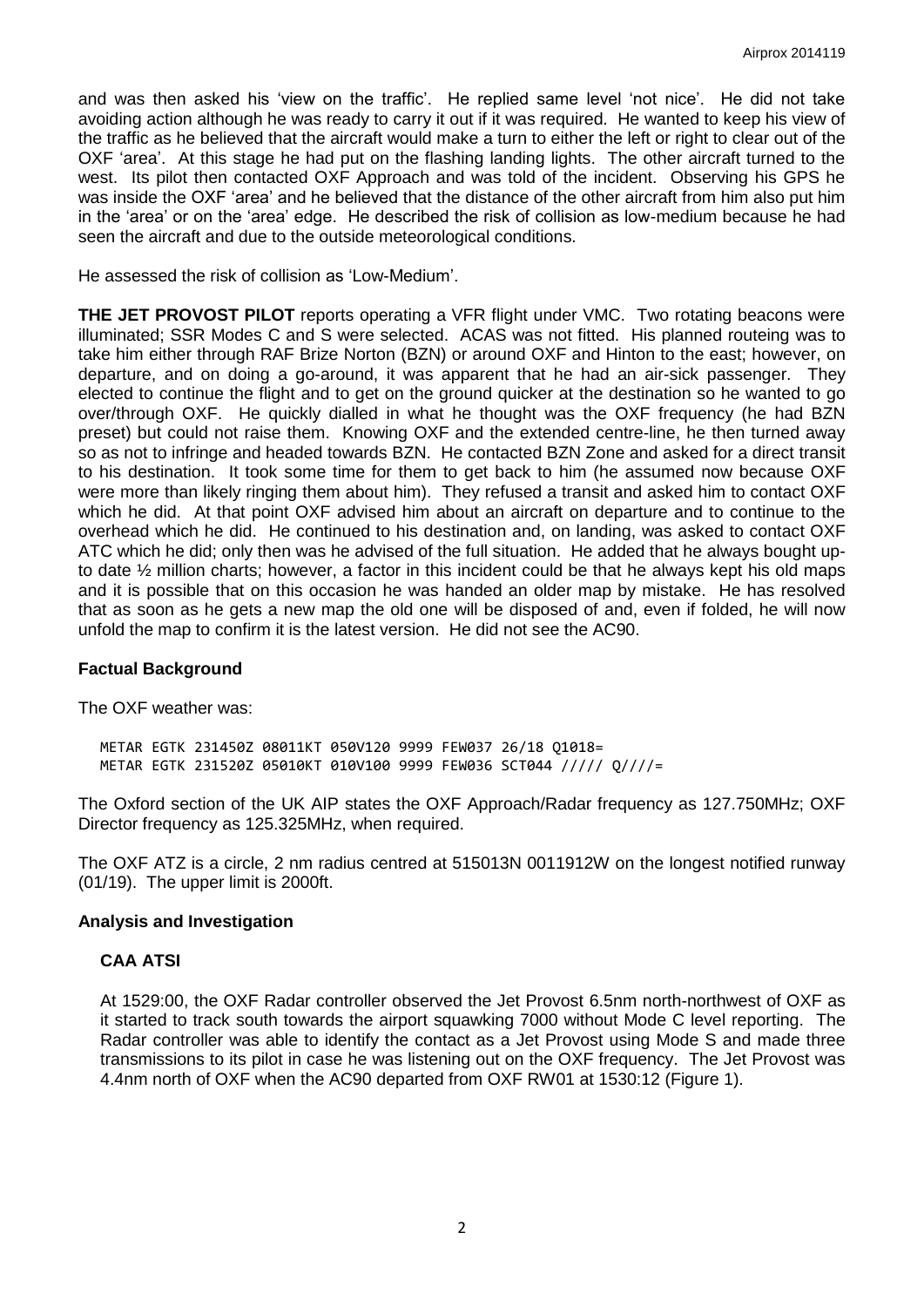

Figure 1 – Swanwick MRT at 1530:12

The Jet Provost pilot then turned onto a westerly track north of the OXF ATZ (radius 2nm) and shortly after departure, as a result of a warning from the Radar controller, the OXF Aerodrome controller advised *"*[AC90 C/S] *traffic information [1530:40] from Oxford Radar crossing the zero one climb out approximately three miles from west to east is a Jet Provost no height information keep a very good lookout".* The AC90 pilot reported visual with the Jet Provost and at 1531:17 it crossed through the AC90 pilot's 12 o'clock at a range of 0.6nm (Figure 2).



Figure 2 – Swanwick MRT at 1531:17

The AC90 was at an altitude of 1300ft and the pilot subsequently reported to radar that the Jet Provost was at a similar level. The pilot of the AC90 was transferred to OXF Radar at 1531:31 (Figure 3).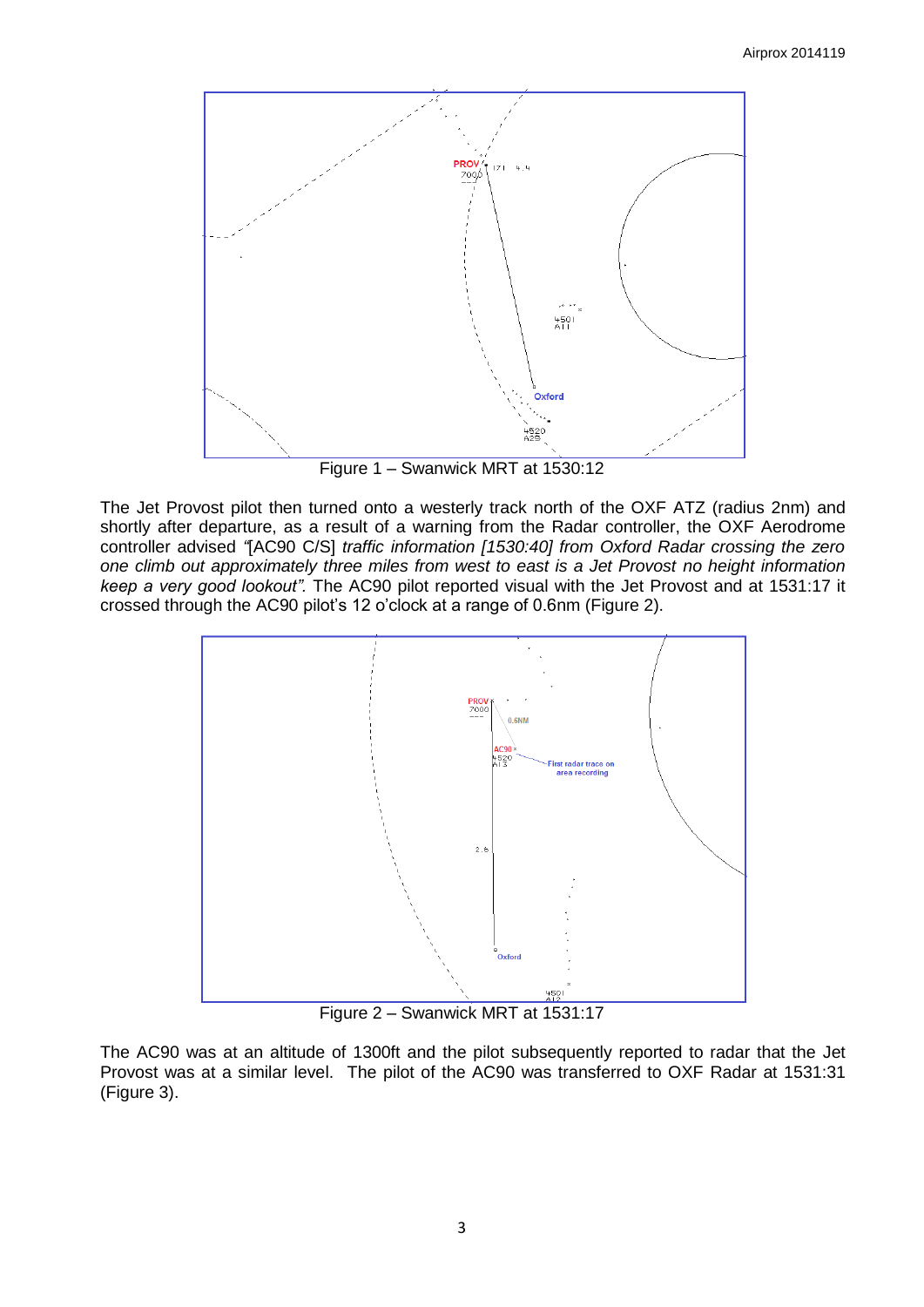

Figure 3 – Swanwick MRT at 1531:31 (PROV = Jet Provost)

The AC90 pilot contacted OXF Radar at 1531:42, after the Airprox had occurred and a Basic Service was agreed. The Jet Provost pilot routed to the northwest of OXF. In his written report he indicated that BZN had advised him to contact OXF Radar which he did at 1532:14 (2.5nm northwest of OXF) reporting out of Enstone approaching north of Blenheim Palace and requesting a transit of the OXF Zone. The Radar controller passed appropriate Traffic Information and prior to transferring the Jet Provost pilot to RAF Benson he advised the pilot that he had earlier passed in proximity to a departing AC90 on the boundary of the OXF ATZ. The Manual of Air Traffic Services Part 1, Section 2, Chapter 1, Paragraph 1.4 states:

'Aerodrome Control shall issue information and instructions to aircraft under its control to achieve a safe, orderly and expeditious flow of air traffic with the objective of: Preventing collisions between: aircraft flying in, and in the vicinity of, the ATZ; and aircraft taking-off and landing;…'

The Radar controller recognised the potential for conflict and took steps to try and establish contact with the pilot of the Jet Provost and then warned the Aerodrome controller. Appropriate Traffic Information was immediately passed by the Aerodrome controller to the pilot of the departing AC90, which resulted in him sighting the Jet Provost as it crossed 0.6nm ahead from right to left at a similar level.

# **Military ATM**

BZN confirmed that they did not have a flight strip for the Jet Provost's movement and the controllers did not recall providing a service. It is highly likely that the pilot free-called BZN and, due to its proximity to OXF, he was told to call OXF immediately.

# **UKAB Secretariat**

Both pilots shared an equal responsibility for collision avoidance and not to fly into such proximity as to create a risk of collision<sup>1</sup>. Initially, because the geometry was considered to be 'head-on' both pilots were required to alter their course to the right<sup>2</sup>. Although the pilot of the Jet Provost did not see the other aircraft, his right turn, made when approaching the OXF ATZ, resulted in his aircraft turning away from the AC90.

 $\overline{\phantom{a}}$ Rules of the Air 2007 (as amended), Rule 8 (Avoiding aerial collisions.

<sup>2</sup> Ibid., Rule 10 (Approaching head-on).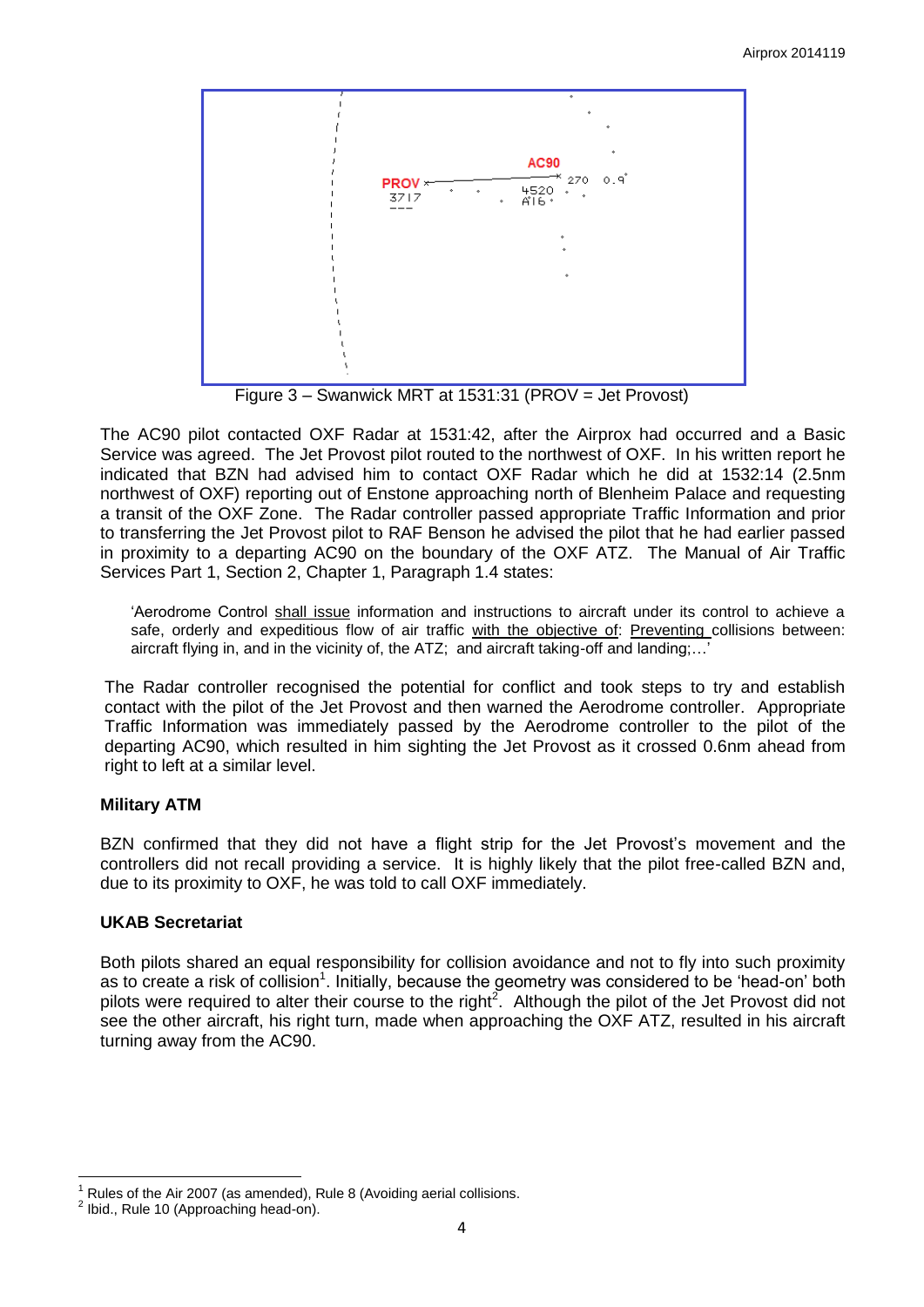## **Summary**

The Airprox occurred in Class G airspace. The OXF Radar controller observed the Jet Provost routeing towards the OXF ATZ and recognised the potential conflict with the departing AC90. He tried, unsuccessfully, to contact the pilot of the Jet Provost and warned the Aerodrome controller of the approaching aircraft. The Aerodrome controller immediately passed Traffic Information to the pilot of the departing AC90. This resulted in the AC90 pilot sighting the Jet Provost, which crossed 0.6nm ahead from right to left at, he reported, a similar level. Meanwhile the pilot of the Jet Provost had attempted to contact OXF Approach but, because he used an incorrect frequency, he was unable to establish contact. He remained outside the OXF ATZ and did not see the AC90.

## **PART B: SUMMARY OF THE BOARD'S DISCUSSIONS**

Information available included reports from the pilots and the controllers concerned, area radar and RTF recordings and a report from the appropriate ATC authority.

The Board commended the actions of the Oxford Radar controller. Not only did he observe the approaching Jet Provost on his radar display and try to contact its pilot using its registration obtained from its SSR Mode S but, also being aware of the departing AC90, he warned the Aerodrome controller about the aircraft approaching Oxford's airspace with its intentions unknown. This allowed the Aerodrome controller to issue Traffic Information to the AC90 pilot, which assisted him in observing the Jet Provost.

The Board discussed the actions of the AC90 pilot. Some pilot members wondered if he should have taken action on sighting the Jet Provost by turning rather than continuing towards it. However, it was noted in the pilot's report that he was unsure whether the Jet Provost pilot would turn left or right to remain clear of Oxford's airspace and, therefore, any turn by him could have resulted in a closer confliction and a possible loss of his visual sighting of the traffic. Members agreed that the AC90 pilot's course of action was therefore reasonable.

Turning to the Jet Provost pilot, the Board noted that he had tried to contact Oxford but was unsuccessful because he was using a frequency that was no longer monitored. This frequency had been the Approach frequency before Oxford ATC was equipped with radar but it was now the Director frequency and only monitored when required. Some members wondered why ATC did not monitor the frequency at all times, especially as it had been the published Approach frequency. It was pointed out that the status of the frequency changed over two years ago (June 2012) and there was no reason to believe that it would still be used by pilots making 'free calls'. Its revised use is published in the Oxford entry in the UK AIP.

The cause of the Airprox and any contributory factors were then discussed. The Board noted that both pilots were operating in Class G airspace and were entitled to be there, especially as the Jet Provost pilot had remained outside the Oxford ATZ. Although the aircraft remained separated by 0.5nm, the Board could understand why the Oxford Radar controller had filed the Airprox given that he was concerned by the potential for the Jet Provost to come into proximity with the AC90; they considered this concern to be the cause of the Airprox report. Although it was realised that the Jet Provost pilot had tried unsuccessfully to contact Oxford Approach, this lack of communication, when transiting close to the Oxford ATZ, was considered to be a contributory factor. Notwithstanding, it was considered that, with 0.5nm lateral separation, normal procedures and safety standards in Class G airspace had pertained during the incident, especially because the AC90 pilot did not have to take avoiding action. Consequently, the Airprox was determined to be risk Category E.